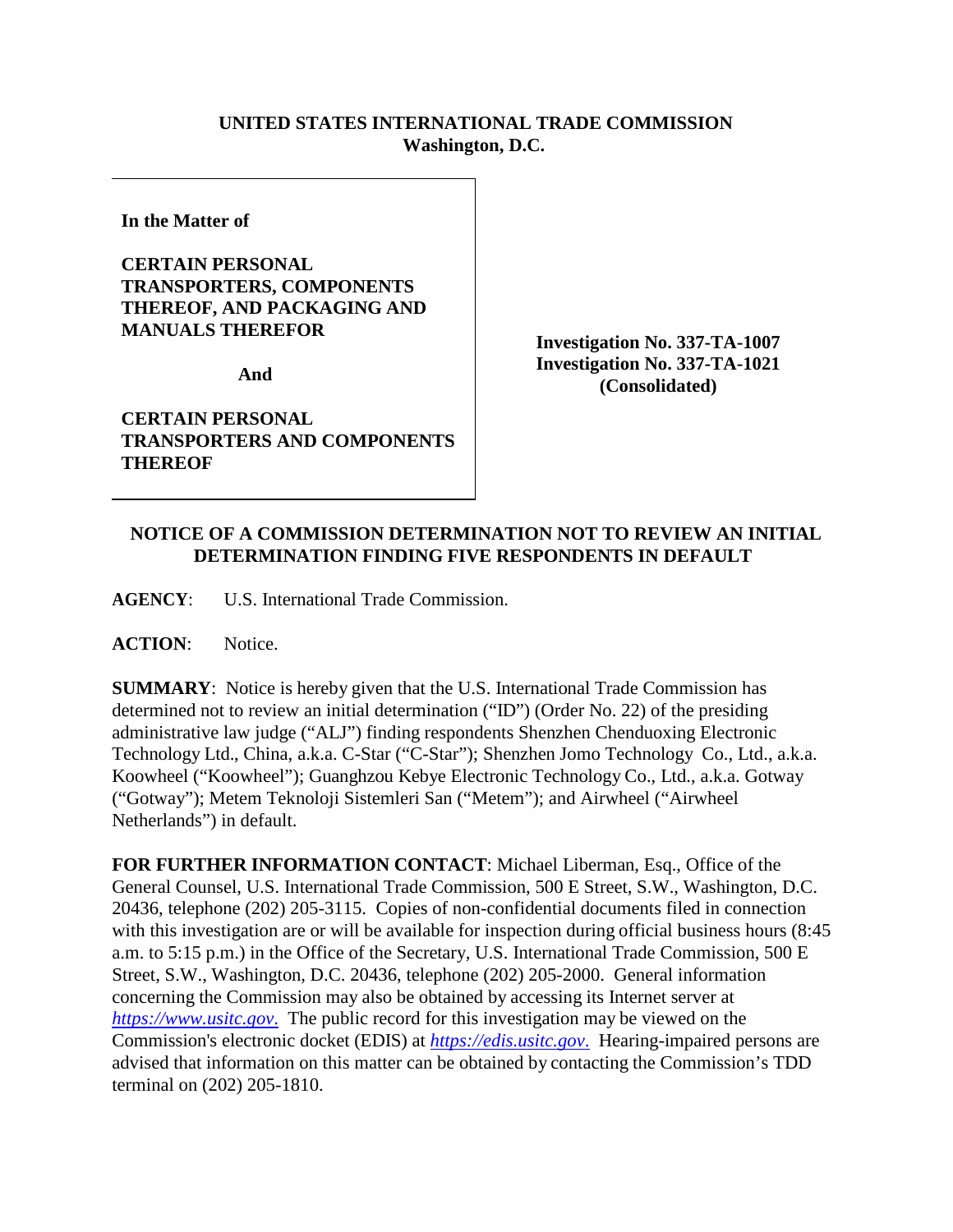**SUPPLEMENTARY INFORMATION**: The Commission instituted investigation Inv. No. 337-TA-1007, *Certain Personal Transporters, Components Thereof, and Packaging and Manuals Therefor* under section 337 of the Tariff Act of 1930, as amended, 19 U.S.C. § 1337 ("section 337"), on June 24, 2016, based on a complaint filed by Segway, Inc. of Bedford, New Hampshire; DEKA Products Limited Partnership of Manchester, New Hampshire; and Ninebot (Tianjin) Technology Co., Ltd. of Tianjin, China (collectively, "Complainants"). 81 *Fed. Reg.* 41342-43 (Jun. 24, 2016). The complaint alleges a violation of section 337 by reason of infringement of certain claims of U.S. Patent Nos. 6,302,230; 6,651,763; 7,023,330; 7,275,607;

7,479,872; and 9,188,984; and U.S. Trademark Registration Nos. 2,727,948 and 2,769,942. The notice of investigation named numerous respondents. The Commission's Office of Unfair Import Investigations ("OUII") was named as a party.

On September 21, 2016, the Commission instituted a section 337 investigation No. 337-TA-1021, *Certain Personal Transporters and Components Thereof*, based on a complaint filed by Complainants. 81 *Fed. Reg.* 64936-37 (Sep. 21, 2016). The complaint alleges a violation of section 337 by reason of infringement of certain claims of U.S. Patent Nos.

6,302,230 and 7,275,607. The notice of investigation named numerous respondents. OUII was named as a party. Each of investigations 337-TA-1007 and 337-TA-1021 were assigned to ALJ Shaw, and the Commission directed him to consolidate the subject investigations. *See id*. at 64937. OUII participates as a party in these consolidated investigations.

On September 16, 2016, the Commission served C-Star, Koowheel, Gotway, Metem, and Airweel Netherlands with a copy of the complaint and notice of investigation. These respondents failed to respond. On November 10, 2016, the ALJ issued Order No. 16, ordering respondents

C-Star, Koowheel, Gotway, Metem, and Airwheel Netherlands to show cause why they should not be held in default for failing to respond to the complaint and notice of investigation. The order set a deadline of November 30, 2016, and no responses were received from anyof these respondents.

On January 9, 2017, the ALJ issued an ID (Order No. 22). The ALJ found that respondents C-Star, Koowheel, Gotway, Metem, and Airwheel Netherlands failed to answer the complaint and notice of investigation and failed to show cause why they should not be found in default. The ALJ stated that, accordingly, these respondents are found in default. Order No. 22 at 2. No party petitioned for review of the subject ID, and the Commission has determined not to review it.